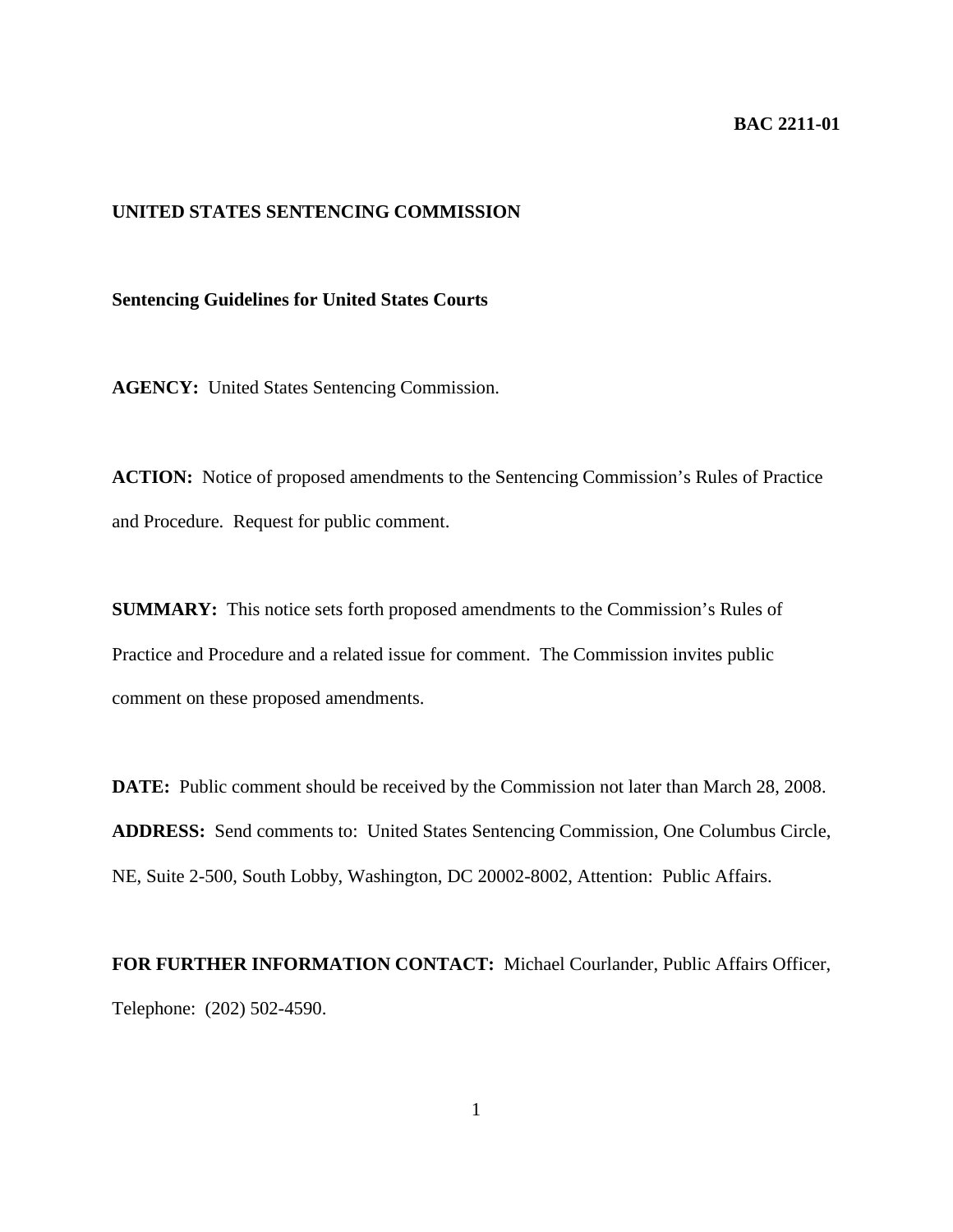**SUPPLEMENTARY INFORMATION:** Section 995(a)(1) of title 28, United States Code, authorizes the Commission to establish general policies and promulgate rules and regulations as necessary for the Commission to carry out the purposes of the Sentencing Reform Act of 1984. The Commission originally adopted the Rules of Practice and Procedure in July 1997 and now proposes to make amendments to these rules as they pertain to retroactivity consideration. In accordance with Rule 1.2 of its Rules of Practice and Procedure, the Commission hereby invites the public to provide comment on the proposed amendments.

**Authority:** 28 U.S.C. § 995(a)(1); USSC Rules of Practice and Procedure 1.2.

Ricardo H. Hinojosa,

Chair

1. **Synopsis of Proposed Amendment:** This proposed amendment modifies the Commission's Rules of Practice and Procedure pertaining to retroactivity consideration. Currently, Rule 4.1 (Promulgation of Amendments) provides that "in those cases in which the Commission considers an amendment for retroactive application to previously sentenced, imprisoned defendants, it shall decide whether to make the amendment retroactive at the same meeting at which it decides to promulgate the amendment.". Deciding whether to make an amendment retroactive at the same meeting at which the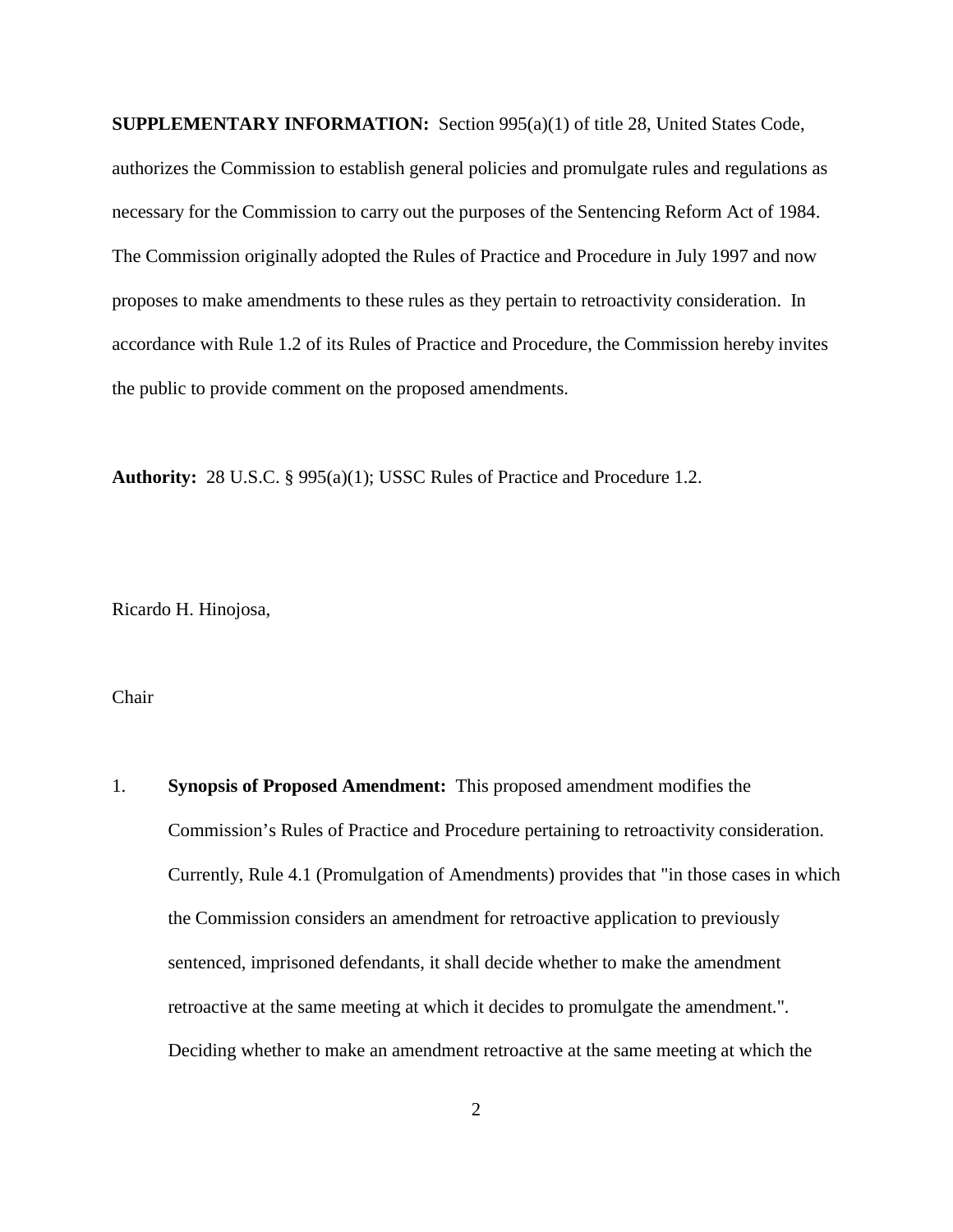amendment is promulgated, however, often is impracticable. A complete retroactivity analysis typically cannot be prepared until the Commission has decided to promulgate a specific amendment option, which may not occur until the meeting at which the amendment is promulgated. Similarly, the public often cannot provide fully informed comment on possible retroactivity until the Commission has narrowed its consideration of a proposed amendment to a specific option, again a decision which may not occur until the meeting at which the amendment is promulgated. As a result, the proposed amendment deletes the requirement in Rule 4.1 that the retroactivity decision be made at the same meeting as promulgation of an amendment.

The proposed amendment also amends Rule 4.1 to more clearly set forth the Commission's statutory requirement to consider retroactivity under 28 U.S.C. § 994(u).

The proposed amendment also modifies the process by which the Commission instructs staff to prepare a retroactivity impact analysis. Currently, Rule 2.2 (Voting Rules for Action by the Commission) provides that "[t]he decision to instruct staff to prepare a retroactivity impact analysis for a proposed amendment shall require the affirmative vote of at least three members at a public meeting." The proposed amendment would delete this requirement by amending Rule 4.1 to provide that "[p]rior to final action on the retroactive application of an amendment, staff shall prepare and the Commission shall review a retroactivity impact analysis of the amendment". The proposed amendment therefore, deletes the procedural requirement that the Commission instruct staff to prepare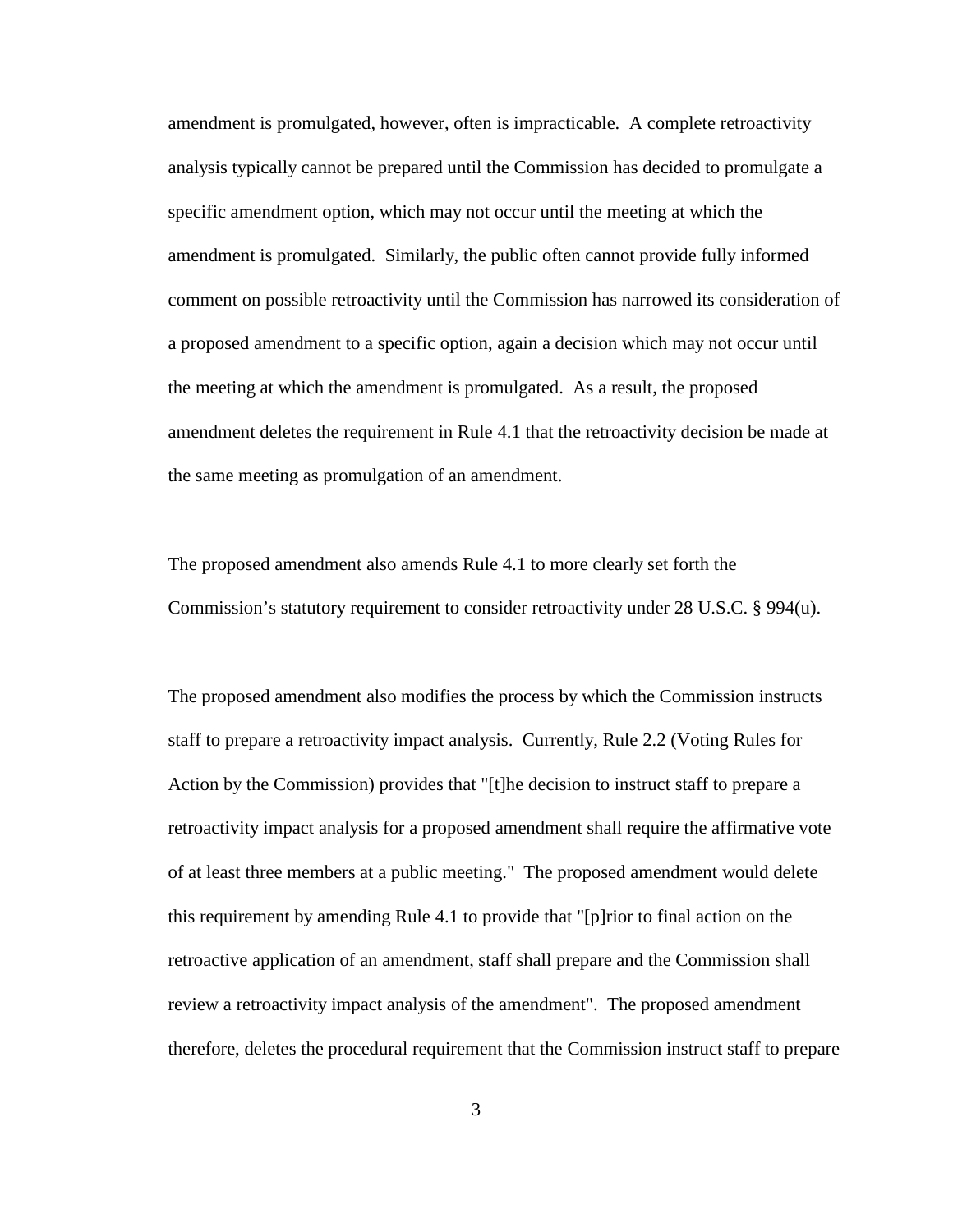a retroactivity analysis and instead requires that such an analysis be prepared prior to final action on retroactivity.

Finally, one issue for comment follows the proposed amendment.

Part II of the Rules of Practice and Procedure is amended in Rule 2.2 is amended in the third paragraph by striking the last sentence.

Part IV of the Rules of Practice and Procedure is amended in Rule 4.1 in the second paragraph by striking the last two sentences and inserting the following:

"The Commission shall, however, consider whether to give retroactive application to an amendment that reduces the term of imprisonment recommended in the guidelines applicable to a particular offense or category of offenses. See 28 U.S.C. § 994(u). Prior to final action on the retroactive application of an amendment, staff shall prepare and the Commission shall review a retroactivity impact analysis of the amendment.".

## **Issue for Comment**

Should the Commission amend the Commission's Rules of Practice and Procedure to provide a specified time frame governing final action with respect to retroactive application of an amendment pursuant to 28 U.S.C. § 994(u), and , if so, what should the time frame be? For